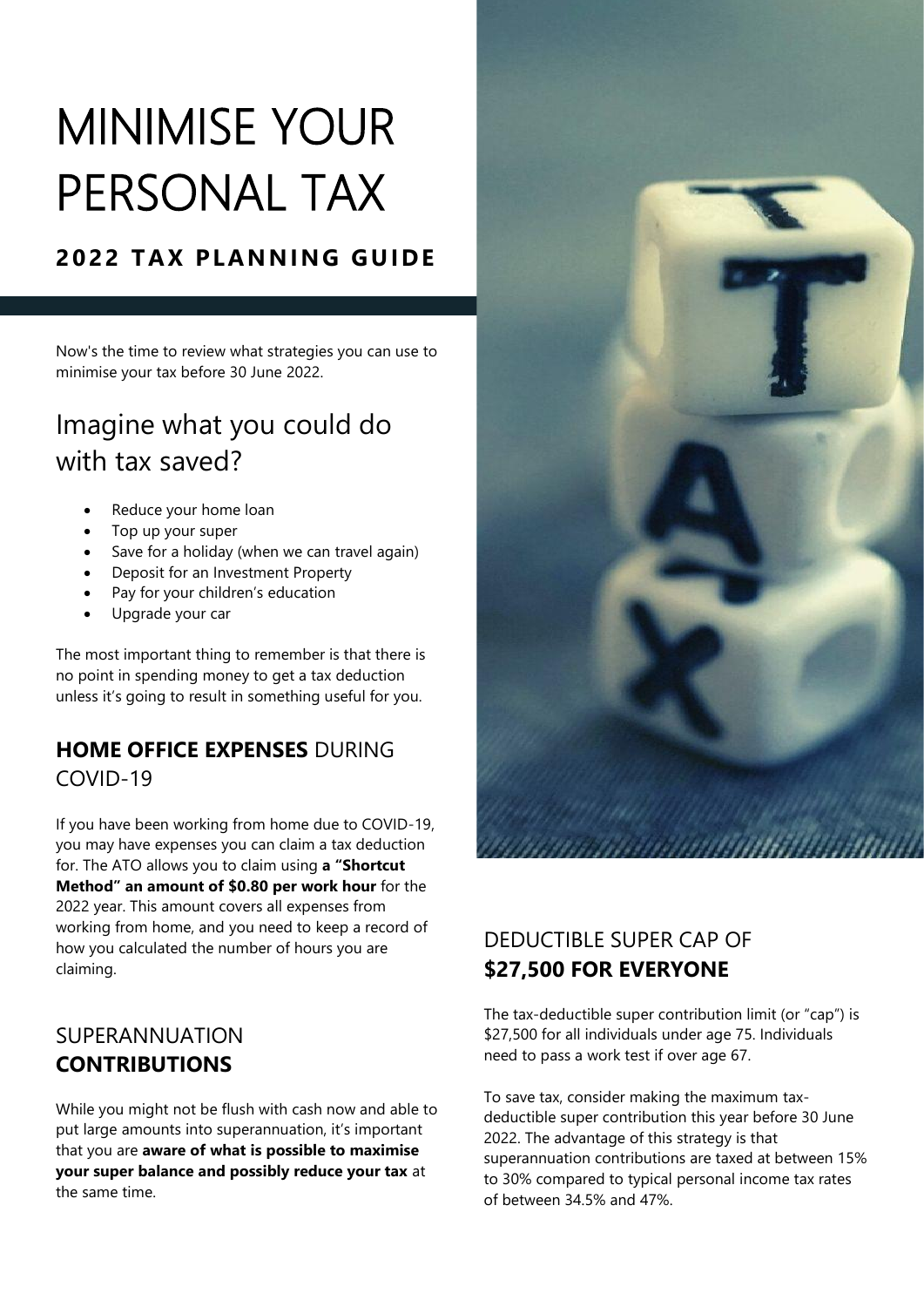#### **CARRIED FORWARD** CONTRIBUTIONS

Carry-forward contributions are not a new type of contribution, they are simply new rules that allow super fund members to use any of their unused concessional contributions cap on a rolling basis for five years.

This means if you don't use the full amount of your concessional contribution cap (\$25,000 in 2019, 2020 and 2021), you may qualify to carry-forward the unused amount and take advantage of it up to five years later.

Carry-forward contributions are calculated on a rolling basis over five years, but any amount not used after five years expires. These carry-forward rules only relate to concessional contributions into super, not nonconcessional contributions, as they have different caps.

#### SPOUSE **SUPER CONTRIBUTIONS**

You can make super contributions on behalf of your spouse (married or de facto), provided you meet eligibility criteria, and your super fund allows it. This is known as contribution splitting.

Doing this not only helps to boost your spouse's retirement savings, but it can also help you save tax if your spouse has limited income.

You may be eligible for a tax offset of up to \$540 on super contributions of up to \$3,000 that you make on behalf of your spouse if your spouse's income is \$37,000 p.a. or less.

The offset gradually reduces for income above \$37,000 p.a. and completely phases out at \$40,000 p.a. and above.

#### ADDITIONAL TAX ON SUPER CONTRIBUTIONS BY HIGH **INCOME EARNERS**

The income threshold at which the additional 15% ('Division 293') tax is payable on super \$250,000 p.a. Where you are required to pay this additional tax, making super contributions within the cap is still a tax effective strategy.

With super contributions taxed at a maximum of 30% and investment earnings in super taxed at a maximum of 15%, both these tax points are more favourable when compared to the highest marginal tax rate of 47% (including the Medicare levy).

# 17 Ways to Reduce Your Tax

#### GOVERNMENT CO-CONTRIBUTION TO **YOUR SUPER**

If you are on a lower income and earn at least 10% of your income from employment or carrying on a business and make a "non-concessional contribution" to super, you may be eligible for a Government cocontribution of up to \$500.

In 2022, the maximum co-contribution is available if you contribute \$1,000 and earn \$41,112 or less. A lower amount may be received if you contribute less than \$1,000 and/or earn between \$41,112 and \$56,112.

#### OWNERSHIP OF **INVESTMENTS**

A longer-term tax planning strategy can be reviewing the ownership of your investments. Any change of ownership needs to be carefully planned due to capital gains tax and stamp duty implications. Please seek advice from your Accountant prior to making any changes.

Investments may be owned by a Family Trust, which has the key advantage of providing flexibility in distributing income on an annual basis and an ability for up to \$416 per year to be distributed to children or grandchildren tax-free.

#### PROPERTY **DEPRECIATION REPORT**

If you have an investment property, a Property Depreciation Report (prepared by a Quantity Surveyor) will allow you to claim depreciation and capital works deductions on capital items within the property and on the property itself.

The cost of this report is generally recouped several times over by the tax savings in the first year of property ownership.

#### COVID-19 **TEST EXPENSES**

From 1 July 2021, if you're an employee, sole-trader or contractor and you pay for a COVID-19 test for a workrelated purpose, you can claim a tax deduction. Remember to keep all your receipts!